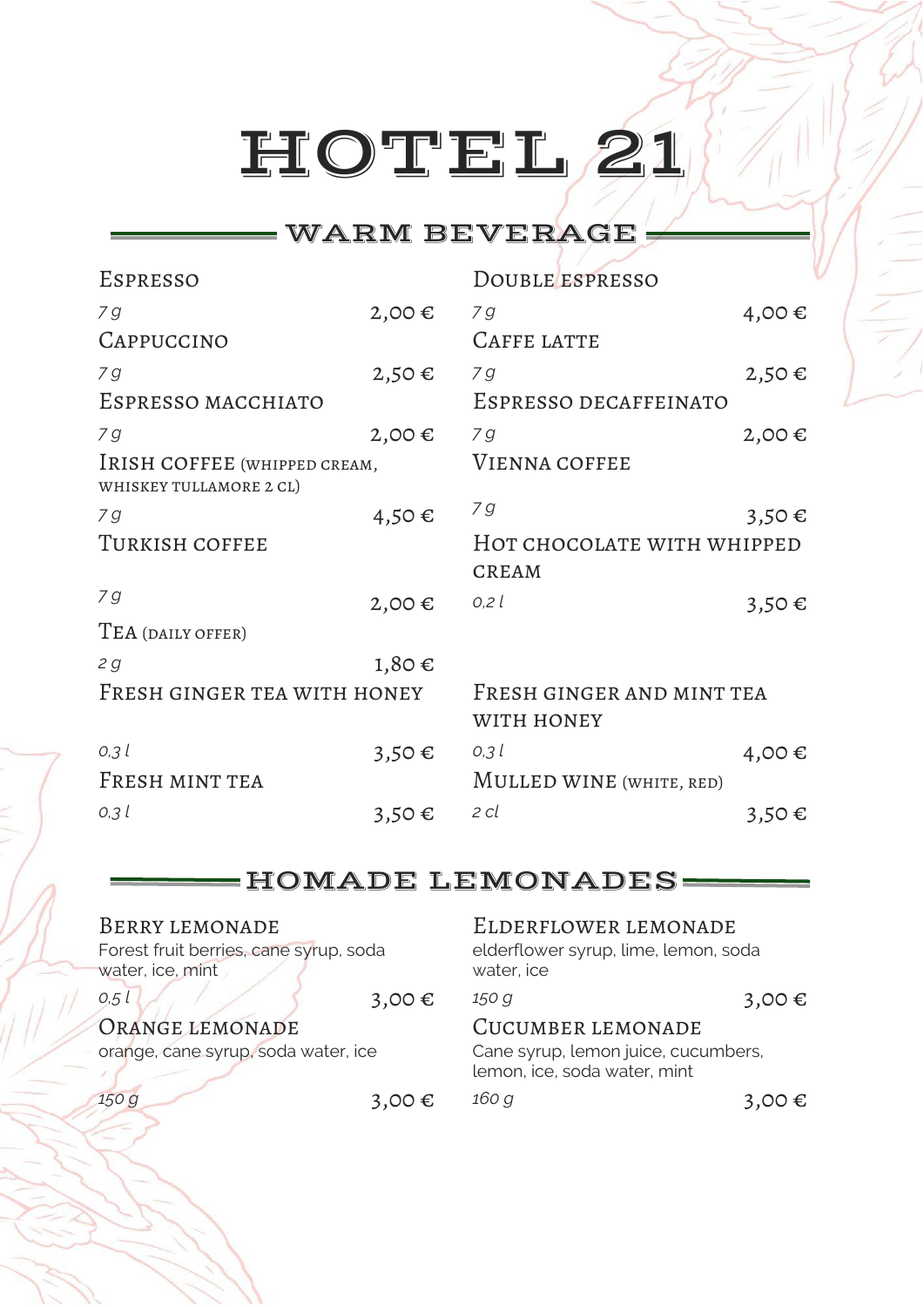### ALCOHOL-FREE BEVERAGES

| KOFOLA                                      |            | KOFOLA                                                        |            |
|---------------------------------------------|------------|---------------------------------------------------------------|------------|
| 0,31                                        | $1,00 \in$ | 0.5l                                                          | $1,50 \in$ |
| COCA COLA                                   |            | COCA COLA ZERO                                                |            |
| 0,331                                       | $1,60 \in$ | 0,331                                                         | $1,60 \in$ |
| <b>FANTA</b>                                |            | <b>SPRITE</b>                                                 |            |
| 0,331                                       | $1,60 \in$ | 0,331                                                         | $1,60 \in$ |
| TONIC (CLASSIC, GINGER)                     |            | VINEA (BIELA, ČERVENÁ)                                        |            |
| $0,25$ $l$                                  | 1,60€      | $0,25$ $l$                                                    | $1,60 \in$ |
| RAUCH MY TEA (PEACH, LEMON,<br>GREEN)       |            | RAUCH JUICE (MULTI, APPLE,<br>STRAWBERRY, ORANGE, GRAPEFRUIT) |            |
| 0,331                                       | 1,90€      | $0,2$ $l$                                                     | $1,60 \in$ |
| RAJEC (SPARKLING, STILL, SOFT<br>SPARKLING) |            | RED BULL                                                      |            |
| 0,331                                       | $1,60 \in$ | $0,25$ $l$                                                    | $2,80 \in$ |
| FRESH ORANGE JUICE                          |            |                                                               |            |
| 0,1                                         | $1,20 \in$ |                                                               |            |
| <b>SODA WATER</b>                           |            | <b>SODA WATER</b>                                             |            |
| 0,1                                         | $0,30 \in$ | $0,3$ l                                                       | $0,90 \in$ |
| SODA WATER                                  |            | JUG OF SODA WATER                                             |            |
| 0.5l                                        | $1,50 \in$ | $1,5$ $l$                                                     | 3,00€      |
| JUG OF WATER WITH LEMON                     |            | <b>SODA WATER LEMONADE</b>                                    |            |
| 1,5                                         | $2,00 \in$ | 0,31                                                          | $1,50 \in$ |
| <b>SODA WATER LEMONADE</b>                  |            | SODA WATER LEMONADE                                           |            |
| 0.5l                                        | $2,60 \in$ | 1 <sub>l</sub>                                                | 3,70 €     |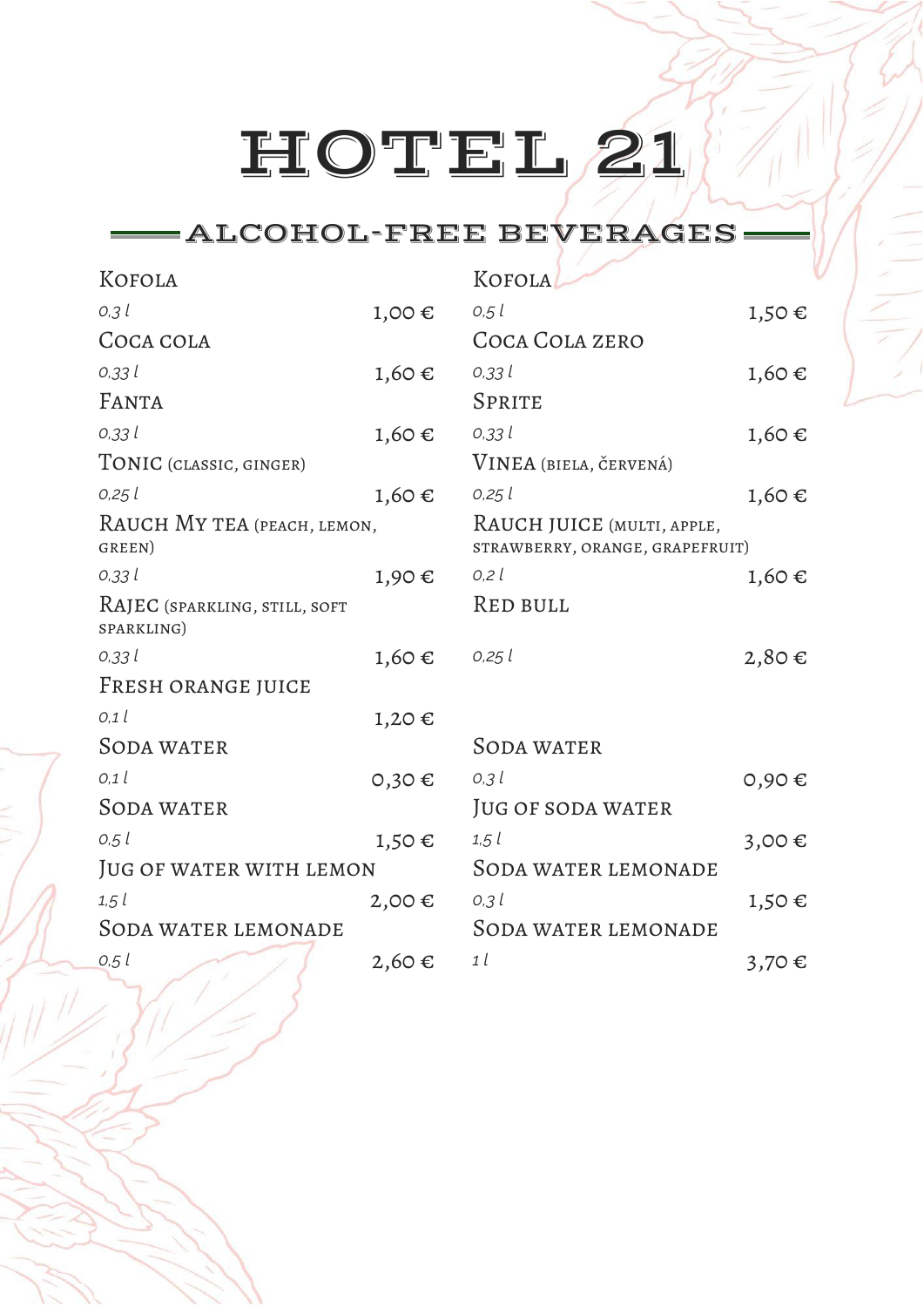### WHISKEY, BUORBON

| <b>BALLANTINES</b>       |            | <b>JACK DANIELS</b>       |            |
|--------------------------|------------|---------------------------|------------|
| 0,04                     | $2,70 \in$ | 0.04l                     | $2,70 \in$ |
| CHIVAS REGAL             |            | TULLAMORE                 |            |
| 0,04                     | $4,10 \in$ | 0,04                      | $2,70 \in$ |
| <b>JAMESON</b>           |            |                           |            |
| 0,04                     | $2,70 \in$ |                           |            |
|                          |            | BRANDY, COGNAC :          |            |
| KARPATSKÉ BRANDY         |            | KARPATSKÉ BRANDY ŠPECIÁL  |            |
| 0,04                     | 1,60€      | 0,04                      | $2,50 \in$ |
| METAXA 5                 |            | MARTEL V.S.O.P            |            |
| 0,04                     | $2,70 \in$ | 0,04                      | 5,00€      |
| REMY MARTIN V.S.O.P      |            | HENNESY V.S               |            |
| 0,04                     | $5,00 \in$ | 0,04                      | $4,10 \in$ |
|                          |            |                           |            |
|                          |            | <b>SPIRITS:</b>           |            |
| BOROVIČKA SPIŠ 40%       |            | SLIVOVICA SPIŠ 52%        |            |
| 0,04                     | $1,50 \in$ | 0,04                      | $2,80 \in$ |
| <b>GIN BEEFEATHER</b>    |            | Tequila Gold              |            |
| 0,04                     | $2,10 \in$ | 0,04                      | $2,70 \in$ |
| TEQUILA SILVER           |            | DIPLOMATICO RUM           |            |
| 0,04                     | $2,40 \in$ | 0,04                      | 4,20€      |
| <b>BACARDI LIGHT RUM</b> |            | <b>CAPTAIN MORGAN RUM</b> |            |
| 0,04 l                   | $2,30 \in$ | 0,04 l                    | $2,80 \in$ |
| VODKA FINLANDIA          |            | ABSOLUT VODKA             |            |
| 0,04l                    | $2,00 \in$ | 0,04                      | $2,10 \in$ |
| HRUŠKOVICA SPIŠ 40%      |            |                           |            |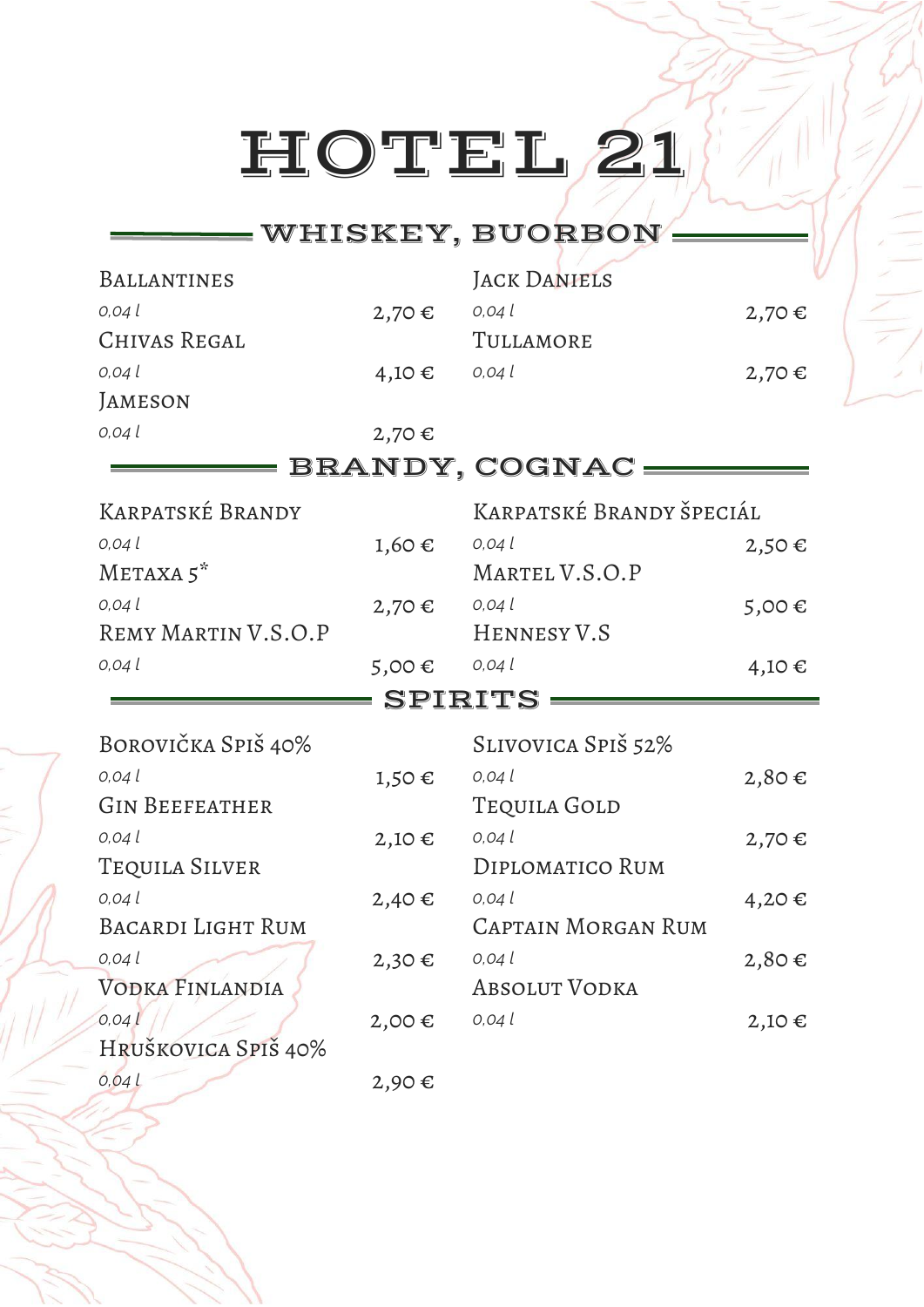#### **\_\_\_\_LIQUEURES=**

| <b>FERNET STOCK</b>                                                     |            | <b>FERNET STOCK CITRUS</b>                             |            |
|-------------------------------------------------------------------------|------------|--------------------------------------------------------|------------|
| 0,04 l                                                                  | 1,90€      | 0,04                                                   | $1,90 \in$ |
| <b>JÄGERMEISTER</b>                                                     |            | BECHEROVKA                                             |            |
| 0,04 l                                                                  | $2,20 \in$ | 0,04                                                   | $1,90 \in$ |
| CAMPARI                                                                 |            |                                                        |            |
| 0,04 l                                                                  | 1,90€      |                                                        |            |
|                                                                         |            | COCKTAILS:                                             |            |
| APEROL SPRITZ<br>4 cl Aperol, 6 cl prosecco, soda water,<br>ice, orange |            | CUBA LIBRE<br>4 cl BACARDI, lemon, 2 dl coca cola, ice |            |

| 0,2                                                                              | 5,50 $\epsilon$ | 0.2l                                                         | 4,50€                                      |
|----------------------------------------------------------------------------------|-----------------|--------------------------------------------------------------|--------------------------------------------|
| MOJITO<br>4 cl BACARDI, lime, cane sugar, mint, soda<br>water, ice               |                 | VIRGIN MOJITO (ALCOHOL-FREE)<br>mint                         | Strawberries, cane syrup, ice, soda water, |
| 0.2l<br><b>CAMPARI ORANGE</b><br>8 cl CAMPARI, 2 dl orange juice, orange,<br>ice | 5,50 $\epsilon$ | 0.2l<br><b>GIN TONIC</b><br>4 cl GIN, 2 dl tonik, lemon, ice | 4,00 $\in$                                 |
| 0,2                                                                              | $5,20 \in$      | 0.2 l                                                        | 4,50 $\in$                                 |

Bavorák citrus

4 cl FERNET CITRUS, 2 dl tonic, lemon, ice

*0,2 l* 4,50 €

| VIRGIN MOJITO (ALCOHOL-FREE)<br>Strawberries, cane syrup, ice, soda water, |
|----------------------------------------------------------------------------|
|                                                                            |
|                                                                            |
| 4,00 €                                                                     |
|                                                                            |
| 4,50€                                                                      |
| 4 cl BECHEROVKA, 2 dl tonic, lemon, ice                                    |
|                                                                            |

*0,2 l* **4,50 €** *0,2 l* 4,50 €